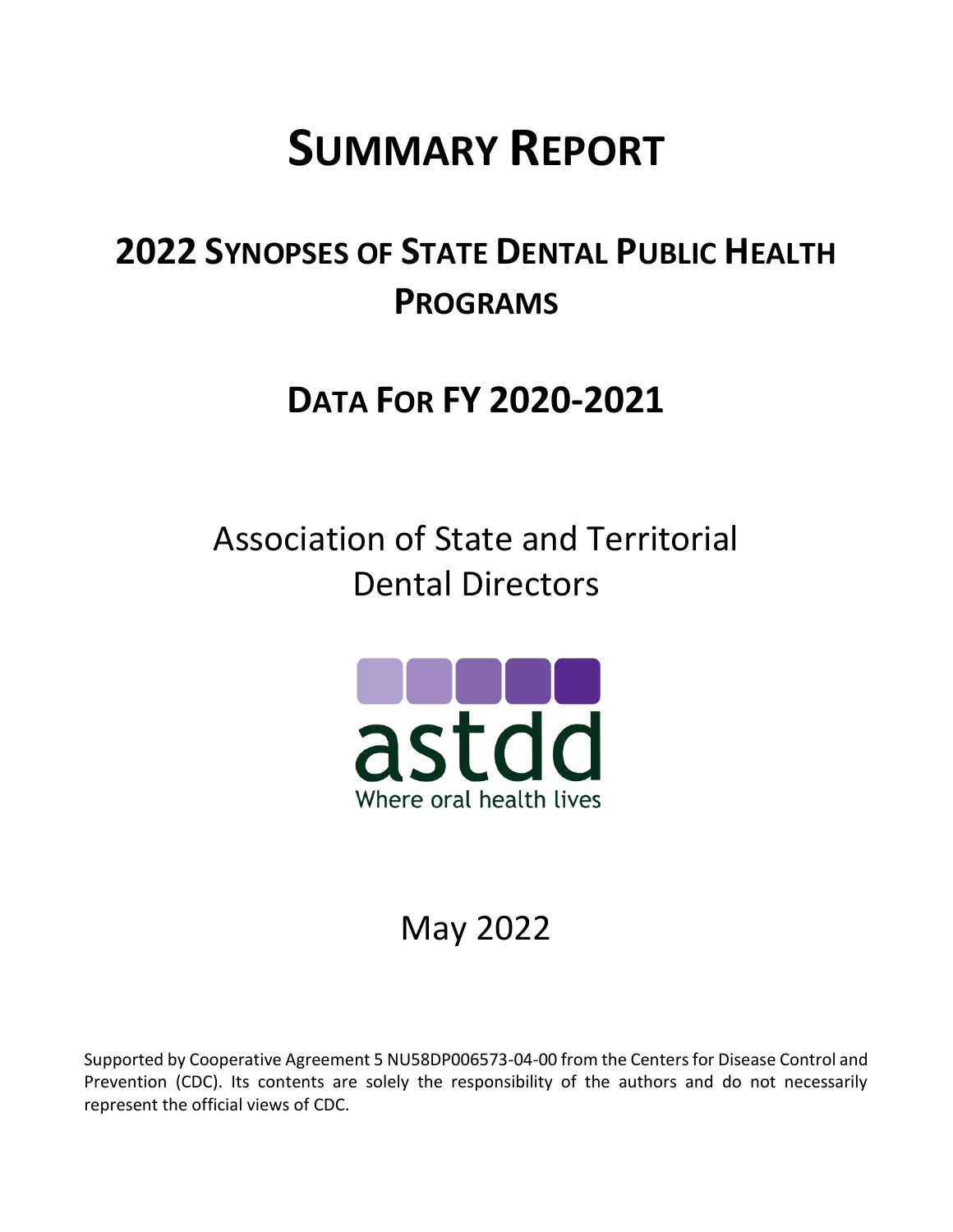### **Table of Contents**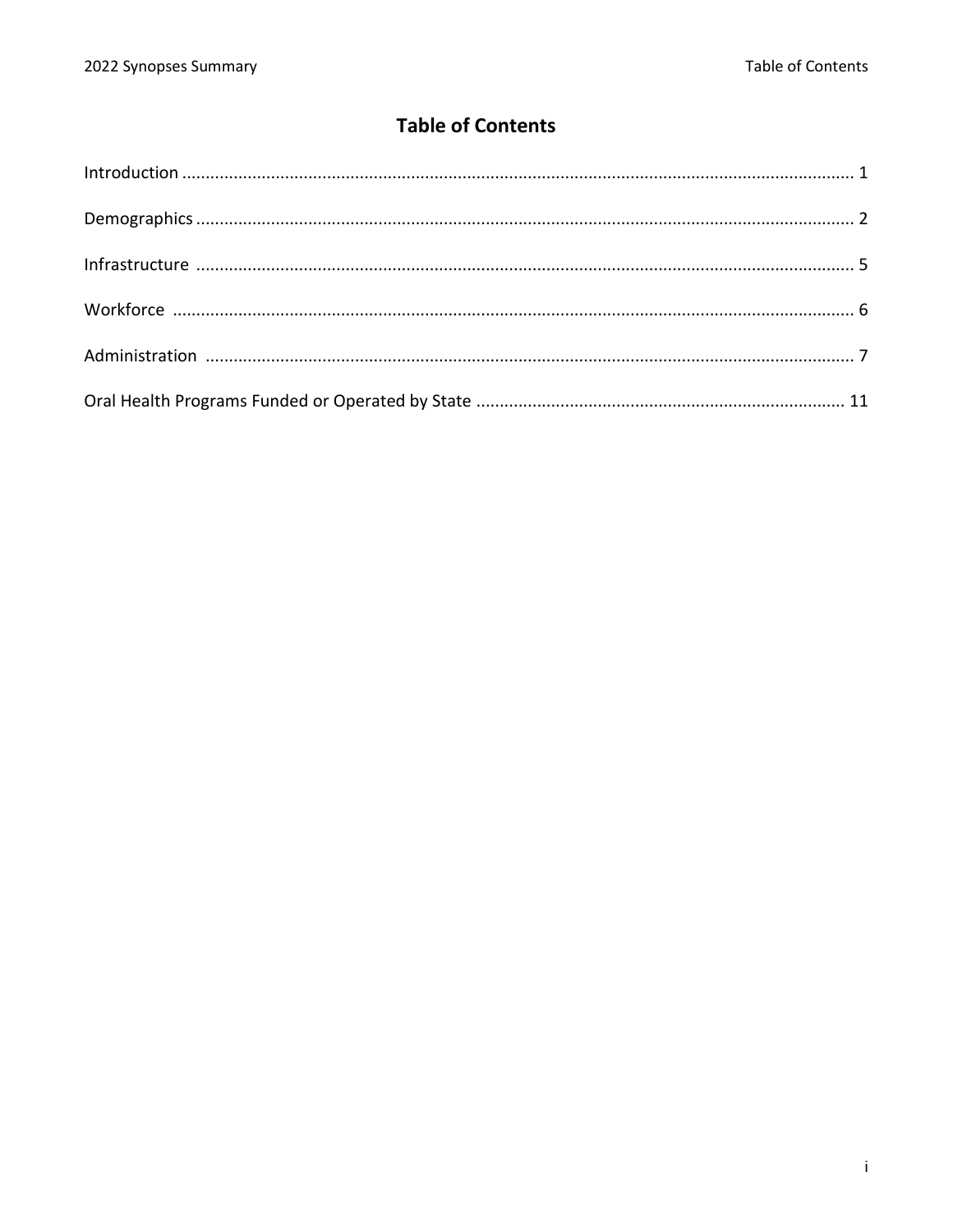#### **Introduction**

This report summarizes the results of the *2022 Synopses of State Dental Public Health Programs* (2022 Synopses); which represents the status of the state oral health program during the 2020-2021 fiscal year. Each January, the Association of State and Territorial Dental Directors (ASTDD) distributes the Synopses questionnaire to the 50 states and the District of Columbia. The purpose of the questionnaire is to obtain current information from each state on demographic, infrastructure, workforce, and administrative factors that impact the state's oral health program. In addition, each state is asked to provide detailed information on the services they provide to their constituents. State specific information from the 2022 Synopses is available in a comprehensive report posted on the member's only section of the ASTDD website [\(www.astdd.org\)](http://www.astdd.org/). The 2022 Synopses questionnaire was returned by 47 states plus the District of Columbia. Hawaii and New York did not return the questionnaire and Wyoming did not have an oral health program during FY 2020-2021.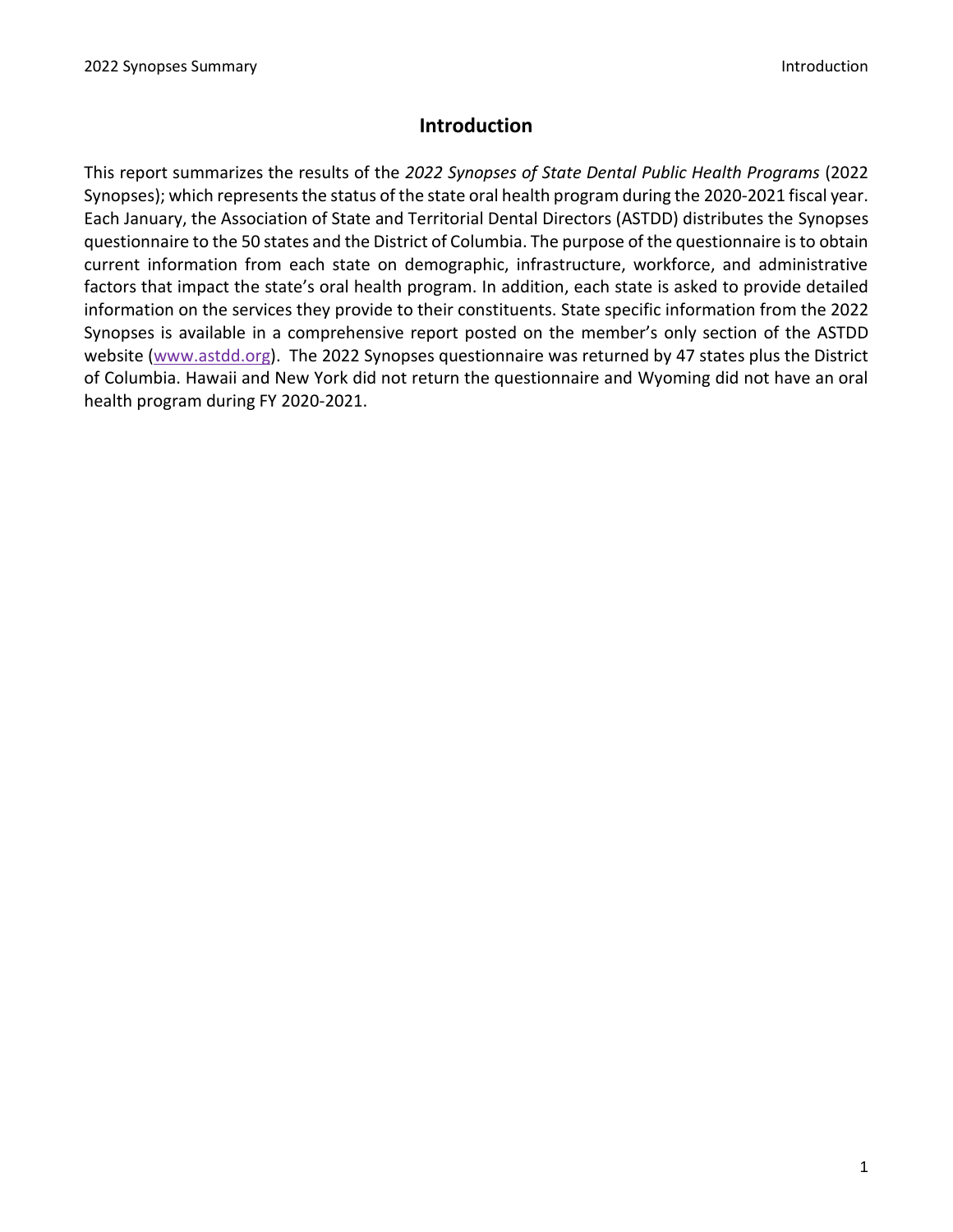#### **DEMOGRAPHICS**

Each age and income group have unique oral health needs. To plan a comprehensive program that serves all population groups, oral health program staff must understand the demographics of their state. The following tables present information on the number of states by the percent of their overall population that is 65 years or older or 0-19 years of age.

#### **Seniors – Percentage of Population Aged 65 Years and Older (2020)**

| Percent of Population $\geq 65$ | <b>Number of States</b> | <b>Percent of States</b> |
|---------------------------------|-------------------------|--------------------------|
| $< 12.0\%$                      |                         | 2.0%                     |
| $12.0 - 12.9%$                  |                         | 5.9%                     |
| $13.0 - 13.9\%$                 |                         | $0.0\%$                  |
| $14.0 - 14.9\%$                 |                         | 2.0%                     |
| $>15.0\%$                       | 46                      | 90.2%                    |

Includes all states and the District of Columbia

U.S. Census, [https://www.census.gov/data/datasets/time-series/demo/popest/2020s-state-detail.html,](https://www.census.gov/data/datasets/time-series/demo/popest/2020s-state-detail.html)

[https://www.census.gov/programs-surveys/popest/technical-documentation/research/evaluation-estimates/2020](https://www.census.gov/programs-surveys/popest/technical-documentation/research/evaluation-estimates/2020-evaluation-estimates/2010s-state-detail.html) [evaluation-estimates/2010s-state-detail.html](https://www.census.gov/programs-surveys/popest/technical-documentation/research/evaluation-estimates/2020-evaluation-estimates/2010s-state-detail.html)

| <b>Percent of Population 0-17</b> | <b>Number of States</b> | <b>Percent of States</b> |
|-----------------------------------|-------------------------|--------------------------|
| $< 20.0\%$                        |                         | 13.7%                    |
| $20.0 - 21.9%$                    | 16                      | 31.4%                    |
| $22.0 - 23.9%$                    | 19                      | 37.3%                    |
| $24.0 - 25.9%$                    |                         | 15.7%                    |
| $> 26.0\%$                        |                         | 2.0%                     |

#### **Children – 0 to 17 Years (2021)**

Includes all states and the District of Columbia

Source: Source: U.S. Census,<https://www.census.gov/data/datasets/time-series/demo/popest/2020s-state-detail.html>

It is well documented that low-income individuals have more oral health problems compared to higher income individuals. The following tables present information by various measures of poverty. Title XIX Medicaid and the Children's Health Insurance Program (CHIP) provide medical and dental coverage to low-income children.

| <b>Number of Children</b> | THE AIA MEURARY CHINE EN HAMMER EVER ENTOIRED, FF I ZUZUT<br><b>Number of States</b> | <b>Percent of States</b> |
|---------------------------|--------------------------------------------------------------------------------------|--------------------------|
| < 100,000                 | 6                                                                                    | 11.8%                    |
| $100,000 - 249,999$       | 11                                                                                   | 21.6%                    |
| $250,000 - 499,999$       | 8                                                                                    | 15.7%                    |
| $500,000 - 749,999$       | 13                                                                                   | 25.5%                    |
| 750,000 - 999,999         | 3                                                                                    | 5.9%                     |
| > 1,000,000               | 10                                                                                   | 19.6%                    |

#### **Title XIX Medicaid Children (Number ever enrolled, FFY 2020)**

Includes all states and the District of Columbia

Source: <https://www.medicaid.gov/chip/downloads/fy-2020-childrens-enrollment-report.pdf>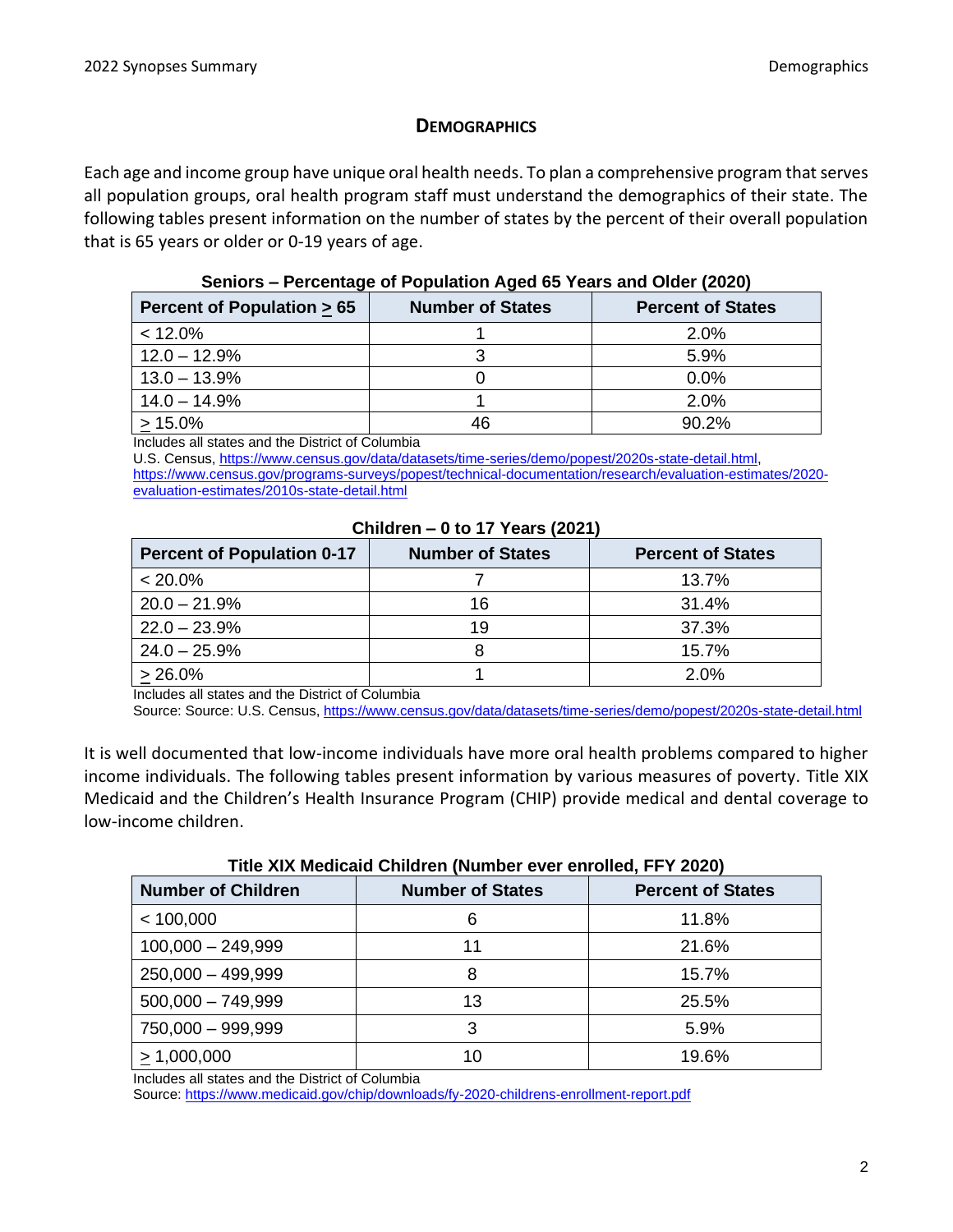| <u>UNIN UNING CHE (NGHINGI UYU UNUUCU, III LULU)</u> |                         |                          |
|------------------------------------------------------|-------------------------|--------------------------|
| <b>Number of Children</b>                            | <b>Number of States</b> | <b>Percent of States</b> |
| < 10,000                                             | 5                       | 9.8%                     |
| $10,000 - 19,999$                                    | 4                       | 7.8%                     |
| $20,000 - 39,999$                                    | 6                       | 11.8%                    |
| $40,000 - 49,999$                                    | 3                       | 5.9%                     |
| $50,000 - 99,999$                                    |                         | 13.7%                    |
| $100,000 - 499,999$                                  | 23                      | 45.1%                    |
| > 500,000                                            | 3                       | 5.9%                     |

#### **CHIP Children (Number ever enrolled, FFY 2020)**

Includes all states and the District of Columbia

Source:<https://www.medicaid.gov/chip/downloads/fy-2020-childrens-enrollment-report.pdf>

The National School Lunch Program is a federally assisted meal program operating in public and nonprofit private schools and residential childcare institutions. It provides nutritionally balanced, lowcost (reduced price) or free lunches to children each school day. The program was established in 1946 under the National School Lunch Act. To be eligible for free lunches a child's family must be at or below 130% of the Federal Poverty Level (FPL) while the upper income for reduced price lunches is 185% of FPL.

#### **Percentage of Children Receiving Free or Reduced-Price School Lunches (2019-2020)**

| <b>Percent of Children</b> | <b>Number of States</b> | <b>Percent of States</b> |
|----------------------------|-------------------------|--------------------------|
| $< 40.0\%$                 | 12                      | 23.5%                    |
| $40.0 - 49.9%$             | 17                      | 33.3%                    |
| $50.0 - 59.9%$             | 15                      | 29.4%                    |
| $60.0 - 69.9%$             |                         | 7.8%                     |
| >70%                       |                         | 5.9%                     |

Source: National Center for Education Statistics[, https://nces.ed.gov/programs/digest/d20/tables/dt20\\_204.10.asp](https://nces.ed.gov/programs/digest/d20/tables/dt20_204.10.asp)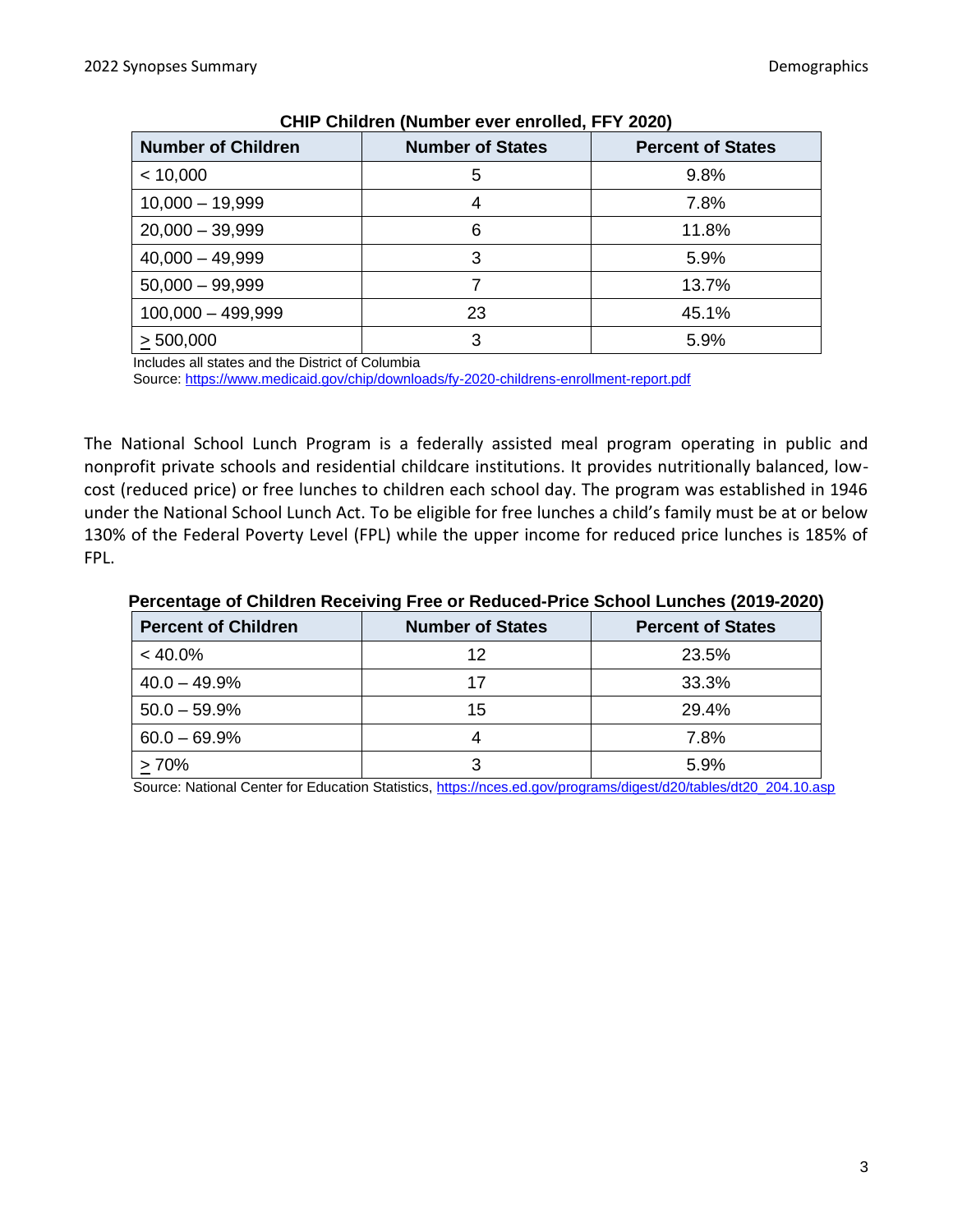As previously mentioned, low-income individuals have more oral health problems compared to higher income individuals. The percent of children living in households at or below 125% and 200% of Federal Poverty Level (FPL) are common indicators used to describe the socioeconomic status of a state.

| Critician Control of the community of the control of the computation of the computation of the computation of the computation of the computation of the computation of the computation of the computation of the computation o |                         |                          |
|--------------------------------------------------------------------------------------------------------------------------------------------------------------------------------------------------------------------------------|-------------------------|--------------------------|
| <b>Percent of Children</b>                                                                                                                                                                                                     | <b>Number of States</b> | <b>Percent of States</b> |
| $< 15.0\%$                                                                                                                                                                                                                     | 10                      | 19.6%                    |
| $15.0 - 19.9%$                                                                                                                                                                                                                 | 15                      | 29.4%                    |
| $20.0 - 24.9%$                                                                                                                                                                                                                 | 19                      | 37.3%                    |
| $25.0 - 29.9%$                                                                                                                                                                                                                 | 6                       | 11.8%                    |
| $>30.0\%$                                                                                                                                                                                                                      |                         | 2.0%                     |

#### **Children under 18 in families earning less than 125% of FPL (2020)**

Includes all states and the District of Columbia

Source: U.S. Census[, https://www.census.gov/data/tables/time-series/demo/income-poverty/cps-pov/pov-46.html](https://www.census.gov/data/tables/time-series/demo/income-poverty/cps-pov/pov-46.html)

#### **Children under 19 Years of Age who are at or below 200% of FPL (2019)**

| <b>Percent of Children</b> | <b>Number of States</b> | <b>Percent of States</b> |
|----------------------------|-------------------------|--------------------------|
| $< 20.0\%$                 |                         | 0.0%                     |
| $20.0 - 29.9%$             | 11                      | 21.6%                    |
| $30.0 - 39.9%$             | 23                      | 45.1%                    |
| $40.0 - 49.9%$             | 15                      | 29.4%                    |
| $> 50.0\%$                 |                         | 3.9%                     |

Includes all states and the District of Columbia

Source: U.S. Census[, https://www.census.gov/data/tables/time-series/demo/health-insurance/acs-hi.html](https://www.census.gov/data/tables/time-series/demo/health-insurance/acs-hi.html)

#### **Children under 19 at or Below 200% FPL without Health Insurance (2019)**

| <b>Percent of Children</b> | <b>Number of States</b> | <b>Percent of States</b> |
|----------------------------|-------------------------|--------------------------|
| $< 1.0\%$                  |                         | 3.9%                     |
| $1.0 - 1.9%$               | 14                      | 27.5%                    |
| $2.0 - 2.9%$               | 17                      | 33.3%                    |
| $3.0 - 3.9%$               |                         | 15.7%                    |
| $4.0 - 4.9%$               |                         | 15.7%                    |
| $> 5.0\%$                  |                         | 3.9%                     |

Includes all states and the District of Columbia

Source: U.S. Census[, https://www.census.gov/data/tables/time-series/demo/health-insurance/acs-hi.html](https://www.census.gov/data/tables/time-series/demo/health-insurance/acs-hi.html)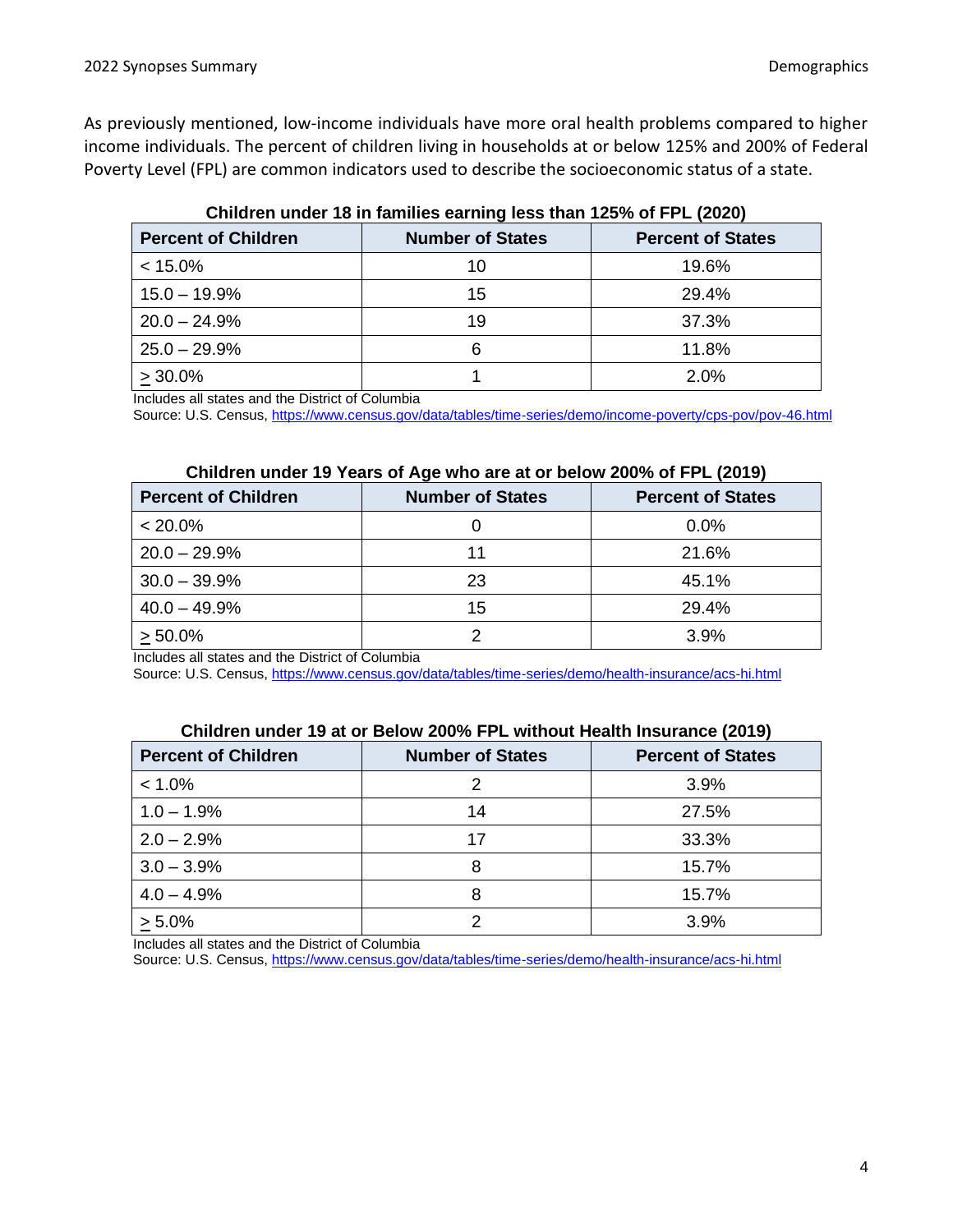#### **STATE INFRASTRUCTURE**

When planning community programs, it is essential that oral health program staff know and understand their state's infrastructure. Especially important to oral health is community water fluoridation.

| <b>Percentage of Population</b> | <b>Number of States</b> | <b>Percent of States</b> |
|---------------------------------|-------------------------|--------------------------|
| $< 25.0\%$                      |                         | 3.9%                     |
| $25.0 - 49.9%$                  |                         | 11.8%                    |
| $50.0 - 74.9%$                  | 15                      | 29.4%                    |
| $> 75.0\%$                      | 28                      | 54.9%                    |

#### **Percentage of Population Served by Community Water Fluoridation (2018)**

Includes all states and the District of Columbia

Source: Centers for Disease Control and Prevention,<https://www.cdc.gov/fluoridation/statistics/2018stats.htm>

States are not mandated to provide dental benefits to adults through Medicaid. The following table lists the percent of states that provide dental benefits to adults who are eligible for Medicaid.

| $\sim$ or comage of clube millimediate radii senium seniume (copionitie) send |                         |                          |
|-------------------------------------------------------------------------------|-------------------------|--------------------------|
| <b>Type of Benefit</b>                                                        | <b>Number of States</b> | <b>Percent of States</b> |
| None                                                                          |                         | 3.9%                     |
| <b>Under Development</b>                                                      |                         | 3.9%                     |
| <b>Emergency Only</b>                                                         | 12                      | 23.5%                    |
| Limited                                                                       | 16                      | 31.4%                    |
| Extensive                                                                     | 19                      | 37.3%                    |

#### **Percentage of States with Medicaid Adult Dental Benefits (September 2019)**

Includes all states and the District of Columbia

Source: Center for Health Care Strategies[, https://www.chcs.org/media/Adult-Oral-Health-Fact-Sheet\\_091519.pdf](https://www.chcs.org/media/Adult-Oral-Health-Fact-Sheet_091519.pdf)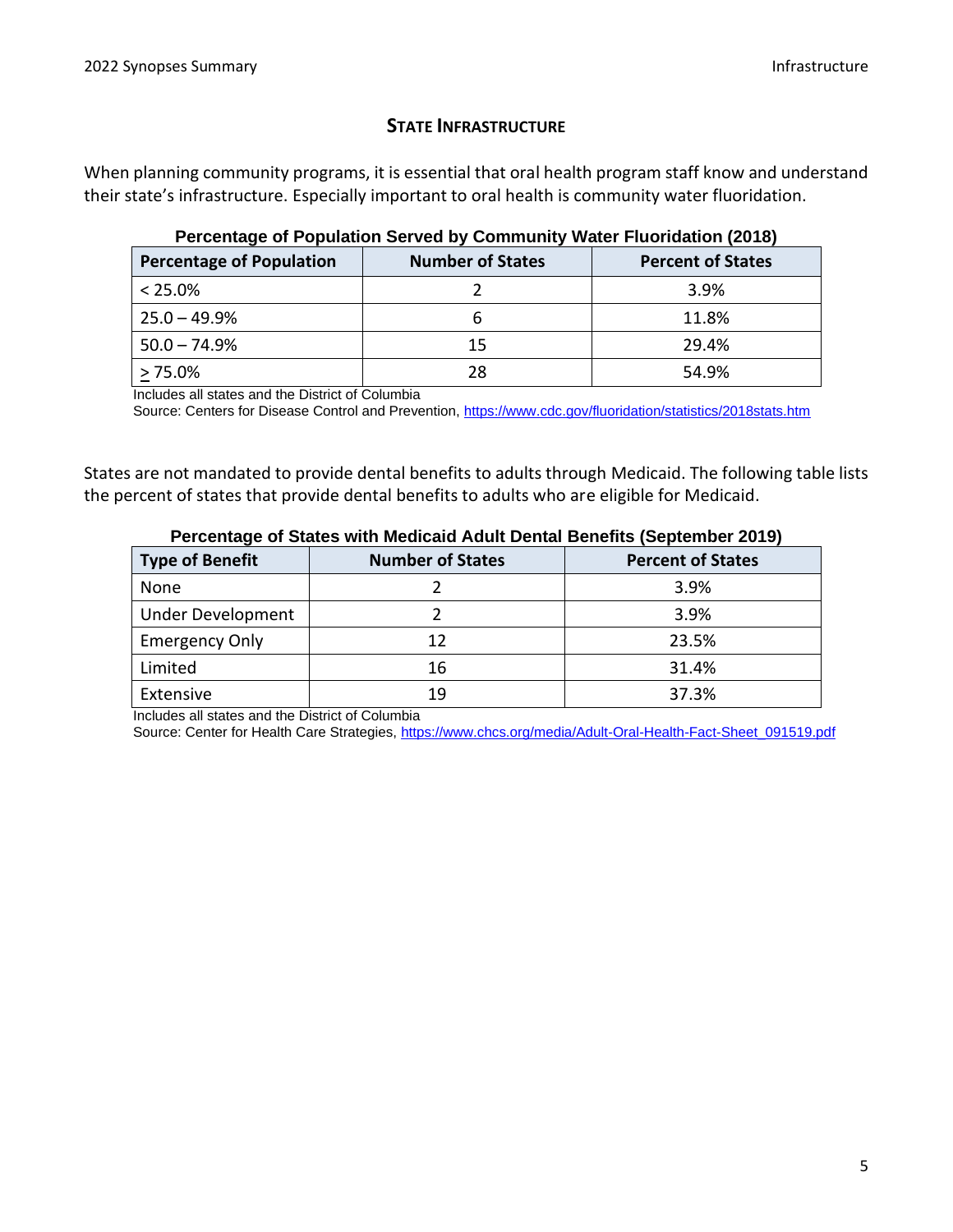#### **DENTAL WORKFORCE**

Dentist-to-population and hygienist-to-population ratios are commonly used indicators of dental workforce and access to dental professionals. The following two tables provide information on the dentist and hygienist to population ratios. Please note that these ratios are based on the number of dental professionals living in the state rather than those licensed to practice in the state.

| <b>Dentist to Population Ratio</b> | <b>Number of States</b> | <b>Percent of States</b> |
|------------------------------------|-------------------------|--------------------------|
| < 1,500                            | 12                      | 23.5%                    |
| $1,500 - 1,999$                    | 25                      | 49.0%                    |
| $2,000 - 2,499$                    | 14                      | 27.5%                    |
| > 2,500                            |                         | 0.0%                     |
| Not Reported                       |                         | 0.0%                     |

| <b>Active Dentists to Population Ratio</b> |  |
|--------------------------------------------|--|
|--------------------------------------------|--|

Includes all states and the District of Columbia

Source:<https://www.ada.org/resources/research/health-policy-institute/dentist-workforce>

| Dental Hygienists Living in State to Population Ratio |  |
|-------------------------------------------------------|--|
|                                                       |  |

| <b>RDH to Population Ratio</b> | <b>Number of States</b> | <b>Percent of States</b> |
|--------------------------------|-------------------------|--------------------------|
| < 1,500                        | 19                      | 37.3%                    |
| $1,500 - 1,999$                | 13                      | 25.5%                    |
| $2,000 - 2,499$                |                         | 5.9%                     |
| > 2,500                        |                         | 2.0%                     |
| Not Reported                   | 15                      | 29.4%                    |

Includes all states and the District of Columbia

Source: State Synopses Questionnaire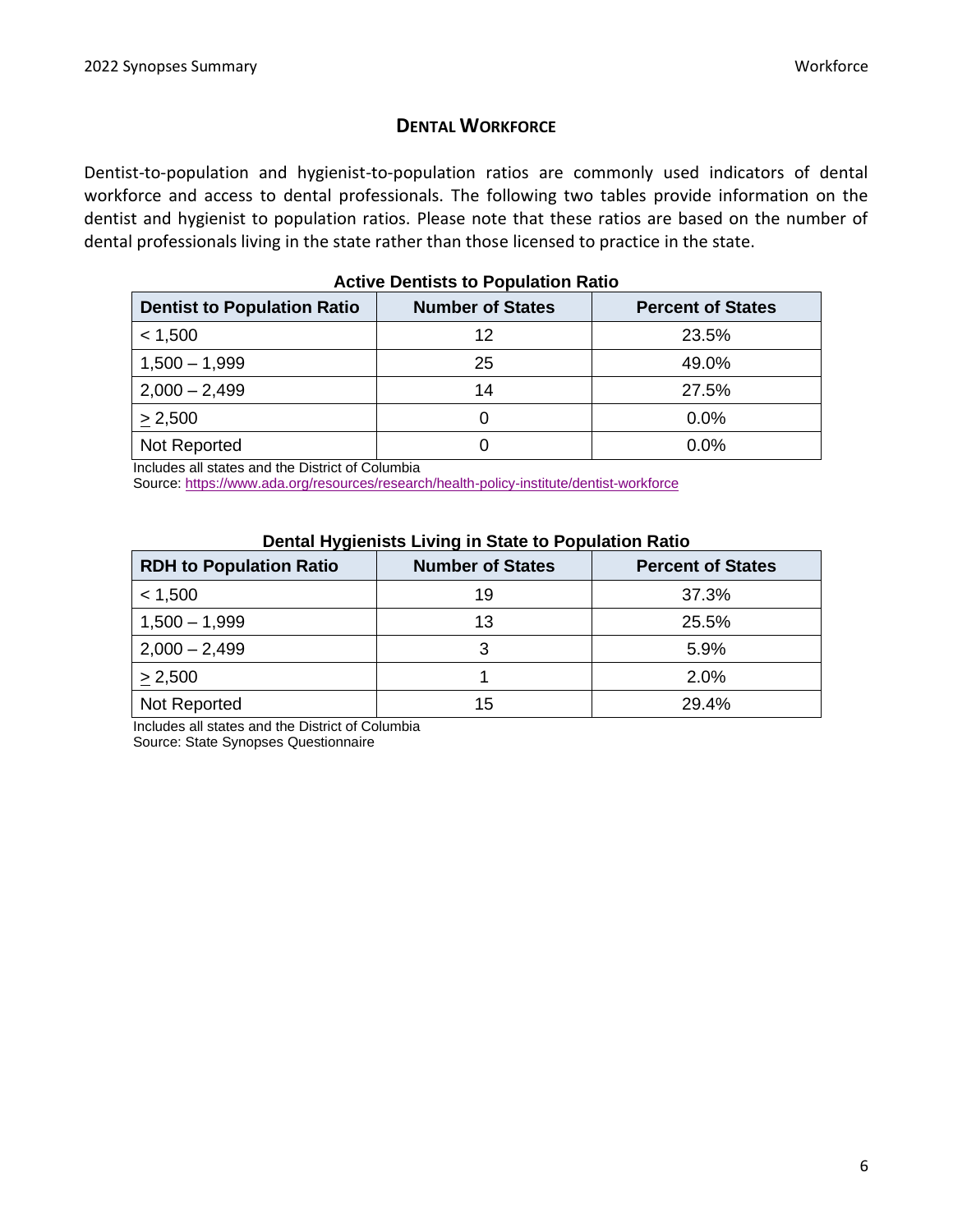#### **ADMINISTRATION**

The following tables provide information on the administration, staffing and budgeting of state oral health programs. Please note that some states operate or hire staff for local or regional dental clinics so some of the staff identified in these tables may be clinical.

| <b>Years of Service</b>         | <b>Number of States</b> | <b>Percent of States</b> |  |  |
|---------------------------------|-------------------------|--------------------------|--|--|
| $<$ 1 year                      | 5                       | 9.8%                     |  |  |
| $1 - 4$ years                   | 13                      | 25.5%                    |  |  |
| $5 - 9$ years                   | 15                      | 29.4%                    |  |  |
| $10 - 14$ years                 | 5                       | 9.8%                     |  |  |
| $> 15$ years                    | 2                       | 3.9%                     |  |  |
| Not Reported / Vacant / No SOHP | 11                      | 21.6%                    |  |  |
|                                 |                         |                          |  |  |

#### **Dental Director's Years of Service**

Includes all states and the District of Columbia

Source: State Synopses Questionnaire

#### **Dental Director is Full-Time Position**

| <b>Full-Time Position</b>       | <b>Number of States</b> | <b>Percent of States</b> |  |
|---------------------------------|-------------------------|--------------------------|--|
| No                              |                         | 7.8%                     |  |
| Yes                             | 43                      | 84.3%                    |  |
| Not Reported / Vacant / No SOHP |                         | 7.8%                     |  |

Includes all states and the District of Columbia

Source: State Synopses Questionnaire

#### **Percentage of Dental Director's Time Devoted to Medicaid/SCHIP Issues**

| <b>Percentage of Time</b>       | <b>Number of States</b> | <b>Percent of States</b> |
|---------------------------------|-------------------------|--------------------------|
|                                 | 12                      | 23.5%                    |
| $1.0 - 9.9%$                    | 11                      | 21.6%                    |
| $10.0 - 19.9%$                  | 11                      | 21.6%                    |
| $20.0 - 29.9%$                  | 5                       | 9.8%                     |
| >30%                            | 9                       | 17.6%                    |
| Not Reported / Vacant / No SOHP |                         | 5.9%                     |

Includes all states and the District of Columbia

Source: State Synopses Questionnaire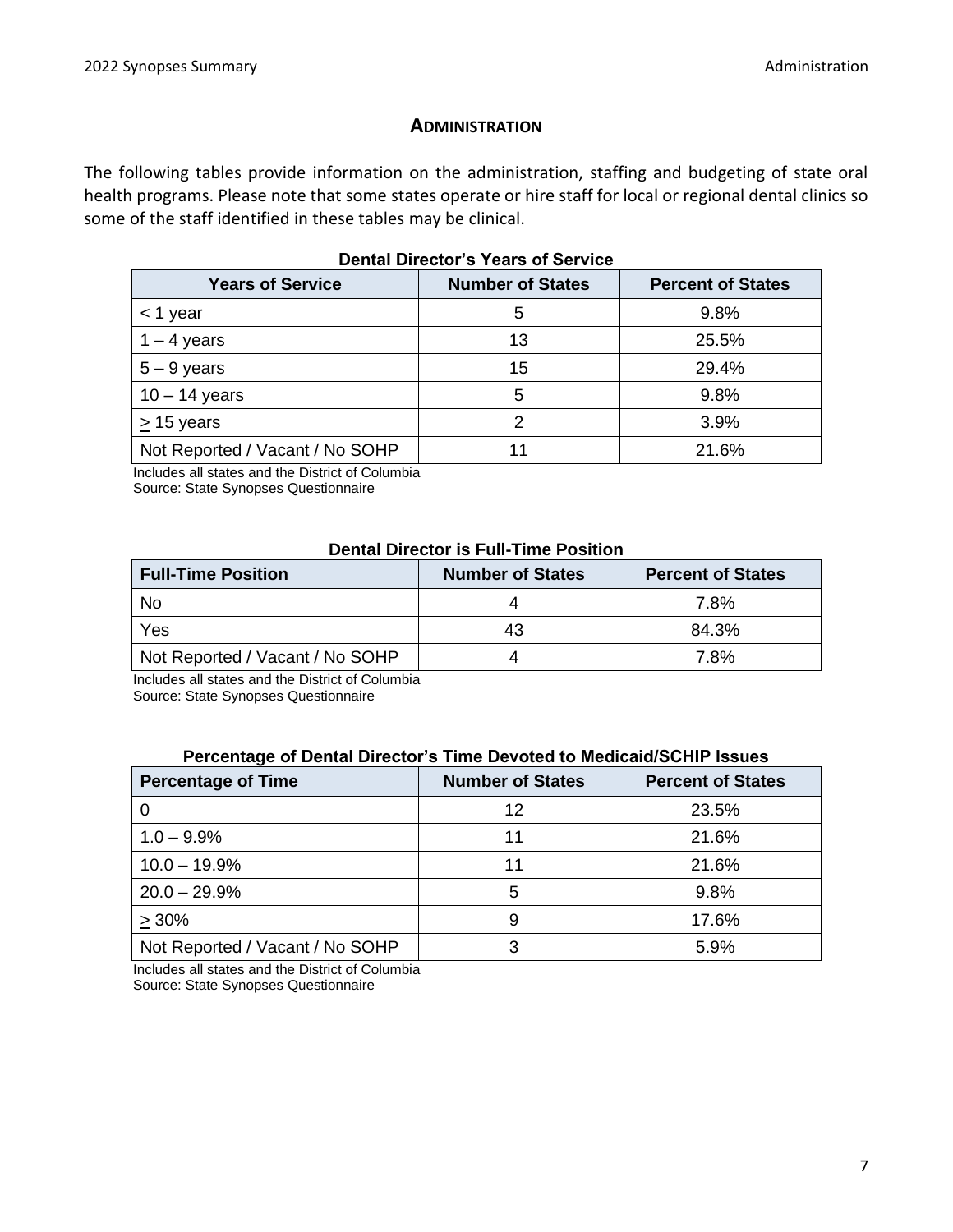| <b>Percentage of Time</b>       | <b>Number of States</b> | <b>Percent of States</b> |
|---------------------------------|-------------------------|--------------------------|
|                                 | 36                      | 70.6%                    |
| $10 - 49%$                      |                         | 11.8%                    |
| $50 - 100\%$                    |                         | 9.8%                     |
| Not Reported / Vacant / No SOHP |                         | 7.8%                     |

#### **Percentage of Dental Director's Time Paid by Medicaid/SCHIP**

Includes all states and the District of Columbia Source: State Synopses Questionnaire

#### **Number of FTE Employees Working in State Programs (Rounded)**

| <b>Number of FTEs</b>  | <b>Number of States</b> | <b>Percent of States</b> |
|------------------------|-------------------------|--------------------------|
| < 2                    |                         | 13.7%                    |
| $2 - 3$                | 11                      | 21.6%                    |
| $4 - 5$                |                         | 13.7%                    |
| $6 - 8$                | 10                      | 19.6%                    |
| $9 - 10$               | 4                       | 7.8%                     |
| $11 - 20$              | 6                       | 11.8%                    |
| $\geq$ 21              | 3                       | 5.9%                     |
| Not Reported / No SOHP | З                       | 5.9%                     |

Includes all states and the District of Columbia

Source: State Synopses Questionnaire

#### **Number of FTE Contractors Funded by State Program (Rounded)**

| <b>Number of FTEs</b>  | <b>Number of States</b> | <b>Percent of States</b> |
|------------------------|-------------------------|--------------------------|
| < 2                    | 36                      | 70.6%                    |
| $2 - 3$                | 3                       | 5.9%                     |
| $4 - 5$                | $\mathcal{P}$           | 3.9%                     |
| $6 - 10$               | 5                       | 9.8%                     |
| $11 - 20$              |                         | 0.0%                     |
| $\geq$ 21              | 2                       | 3.9%                     |
| Not Reported / No SOHP | 3                       | 5.9%                     |

Includes all states and the District of Columbia Source: State Synopses Questionnaire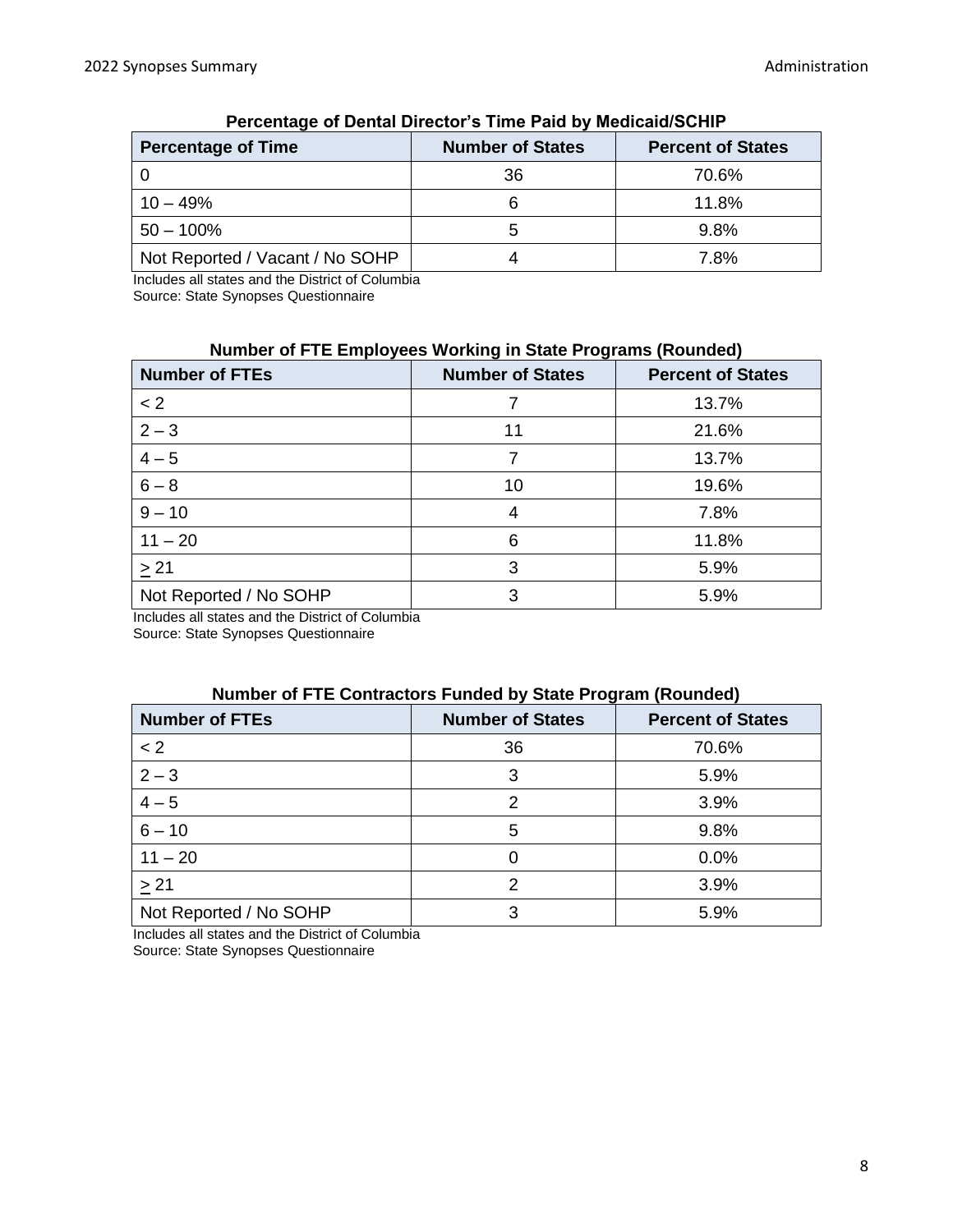| <b>Number of FTEs</b>  | <b>Number of States</b> | <b>Percent of States</b> |
|------------------------|-------------------------|--------------------------|
| $0 - 2$                | 12                      | 23.5%                    |
| $3 - 4$                | 5                       | 9.8%                     |
| $5-6$                  |                         | 13.7%                    |
| $7 - 9$                | 11                      | 21.6%                    |
| $10 - 19$              | 9                       | 17.6%                    |
| $20 - 49$              | 2                       | 3.9%                     |
| $\geq 50$              | 2                       | 3.9%                     |
| Not Reported / No SOHP | 3                       | 5.9%                     |

#### **Number of FTE Employees and Contractors Working for or Funded by State**

Includes all states and the District of Columbia

Source: State Synopses Questionnaire

| % of Budget  | <b>Funding Source (Percent of States)</b> |                              |              |                             |            |              |
|--------------|-------------------------------------------|------------------------------|--------------|-----------------------------|------------|--------------|
| from Source  | <b>Medicaid</b>                           | <b>Other</b><br><b>State</b> | <b>MCHBG</b> | <b>Other</b><br><b>HRSA</b> | <b>CDC</b> | <b>Other</b> |
| 0            | 66.7%                                     | 23.5%                        | 41.2%        | 82.4%                       | 45.1%      | 60.8%        |
| $1 - 24%$    | 15.7%                                     | 21.6%                        | 27.5%        | 5.9%                        | 15.7%      | 23.5%        |
| $25 - 49%$   | 5.9%                                      | 15.7%                        | 15.7%        | 3.9%                        | 13.7%      | 2.0%         |
| $50 - 74%$   | 3.9%                                      | 15.7%                        | 2.0%         | 0.0%                        | 15.7%      | 3.9%         |
| $75 - 100\%$ | 0.0%                                      | 15.7%                        | 5.9%         | 0.0%                        | 2.0%       | 2.0%         |
| Not Reported | 7.8%                                      | 7.8%                         | 7.8%         | 7.8%                        | 7.8%       | 7.8%         |

#### **Funding Sources – Percentage of Budget from Each Source (Rounded)**

Includes all states and the District of Columbia Source: State Synopses Questionnaire

**NOTE: Of the 47 states that provided information on source of funding, 13 (28%) reported receiving 75-100% of their funding from just one of the following sources: Medicaid, non-Medicaid State, HRSA, CDC, and other public/private. Eight states (17%) received > 75% of their funding from non-Medicaid state funds while 3 states (6%), 1 state (2%) and 1 state (2%) reported receiving > 75% of their funding from HRSA (MCHBG plus other HRSA funds), CDC or other public/private sources respectively.**

| <b>Change in Overall Budget</b> | <b>Number of States</b> | <b>Percent of States</b> |
|---------------------------------|-------------------------|--------------------------|
| Decreased                       |                         | 21.6%                    |
| Increased                       | 15                      | 29.4%                    |
| Same                            | 19                      | 37.3%                    |
| Not Reported / No SOHP          |                         | 11.8%                    |

#### **Overall Budget Change as Compared to Prior Year**

Includes all states and the District of Columbia Source: State Synopses Questionnaire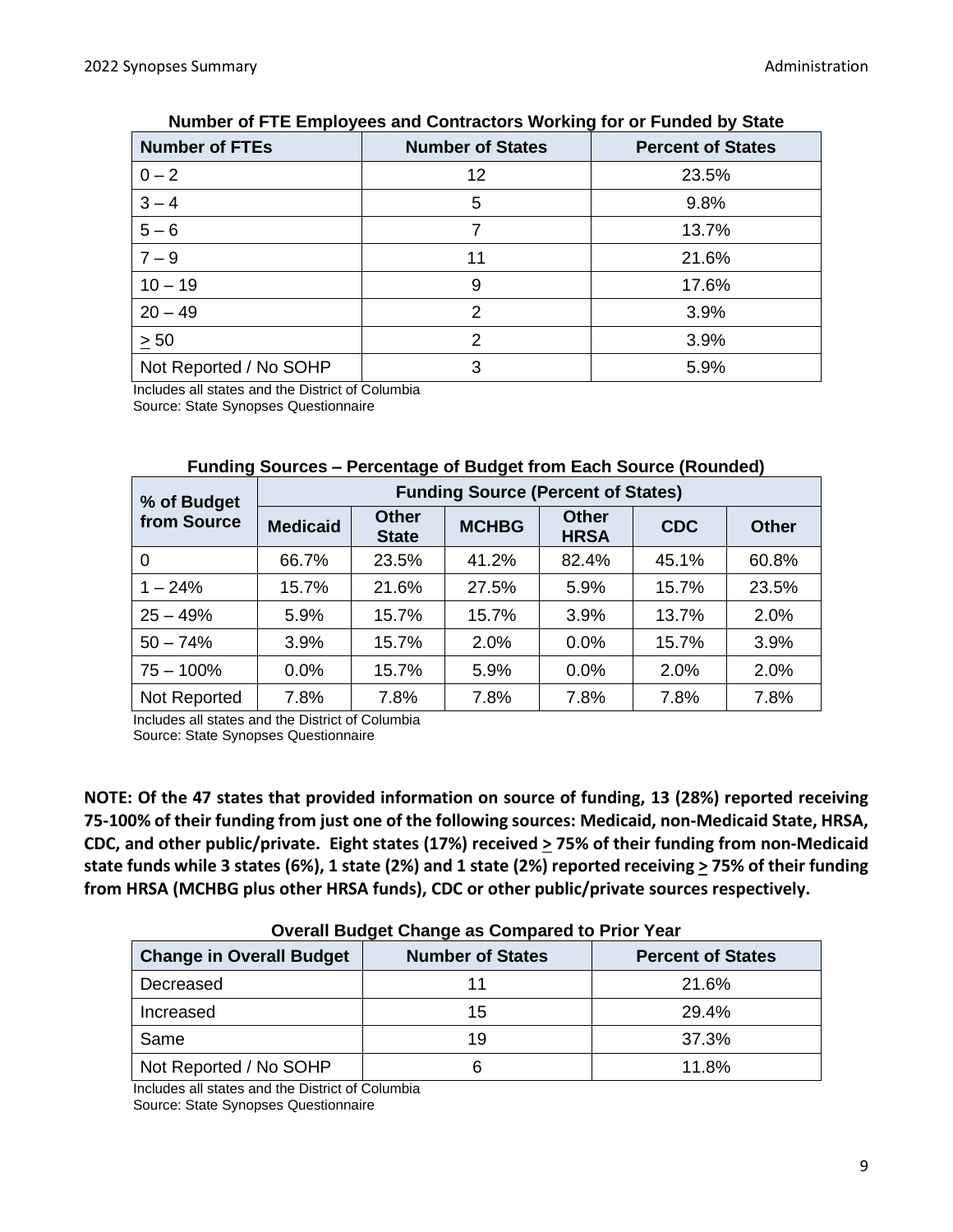| <b>Funding Source</b>           | <b>Decreased</b>        | <b>Increased</b> | <b>Same</b>             | <b>TOTAL</b><br><b>REPORTING</b> |
|---------------------------------|-------------------------|------------------|-------------------------|----------------------------------|
| State - Medicaid                | 4<br>23.5%              | 5<br>29.4%       | 8<br>47.1%              | 17                               |
| State - General<br><b>Funds</b> | 11<br>32.4%             | 7<br>20.6%       | 16<br>47.1%             | 34                               |
| State - Tobacco Tax             | $\overline{2}$<br>25.0% |                  | 6<br>75.0%              | 8                                |
| State – SSB Tax                 |                         |                  | 5<br>100.0%             | 5                                |
| $State - Other$                 | 1<br>7.7%               | 3<br>23.1%       | 9<br>69.2%              | 13                               |
| <b>HRSA - MCHBG</b>             | 6<br>21.4%              | 6<br>21.4%       | 16<br>57.1%             | 28                               |
| <b>HRSA-OHWA</b>                |                         | 3<br>12.0%       | 22<br>88.0%             | 25                               |
| $HRSA - Other$                  | 1<br>10.0%              | 2<br>20.0%       | $\overline{7}$<br>70.0% | 10                               |
| CDC - PHHSBG                    | 2<br>13.3%              | 4<br>26.7%       | 9<br>60.0%              | 15                               |
| $CDC - DOH$                     |                         | 2<br>9.1%        | 20<br>90.9%             | 22                               |

|  |  | Number (%) of States that Reported a Decrease or Increase in Funding Source |  |  |
|--|--|-----------------------------------------------------------------------------|--|--|
|  |  |                                                                             |  |  |

Source: State Synopses Questionnaire

#### **Budget Range – Number of States within Each Budget Category**

| <b>Budget Category</b> | <b>Number of States</b> | 3. <u>. .</u><br><b>Percent of States</b> |  |  |
|------------------------|-------------------------|-------------------------------------------|--|--|
|                        |                         |                                           |  |  |
| No SOHP in 2020-2021   |                         | 2.0%                                      |  |  |
| Less than \$100,000    |                         | 2.0%                                      |  |  |
| \$100,000 to \$250,000 | 2                       | 3.9%                                      |  |  |
| \$250,001 to \$500,000 | 6                       | 11.8%                                     |  |  |
| \$500,001 to \$999,999 | 11                      | 21.6%                                     |  |  |
| \$1 million or more    | 24                      | 47.1%                                     |  |  |
| Not Reported           | 6                       | 11.8%                                     |  |  |

Range: \$0 to \$28,769,000 (NOTE: One state reported having a SOHP with a budget of \$0.00)

Mean (for reporting states with SOHP): \$2,269,239

Median (for reporting states with SOHP): \$1,150,000